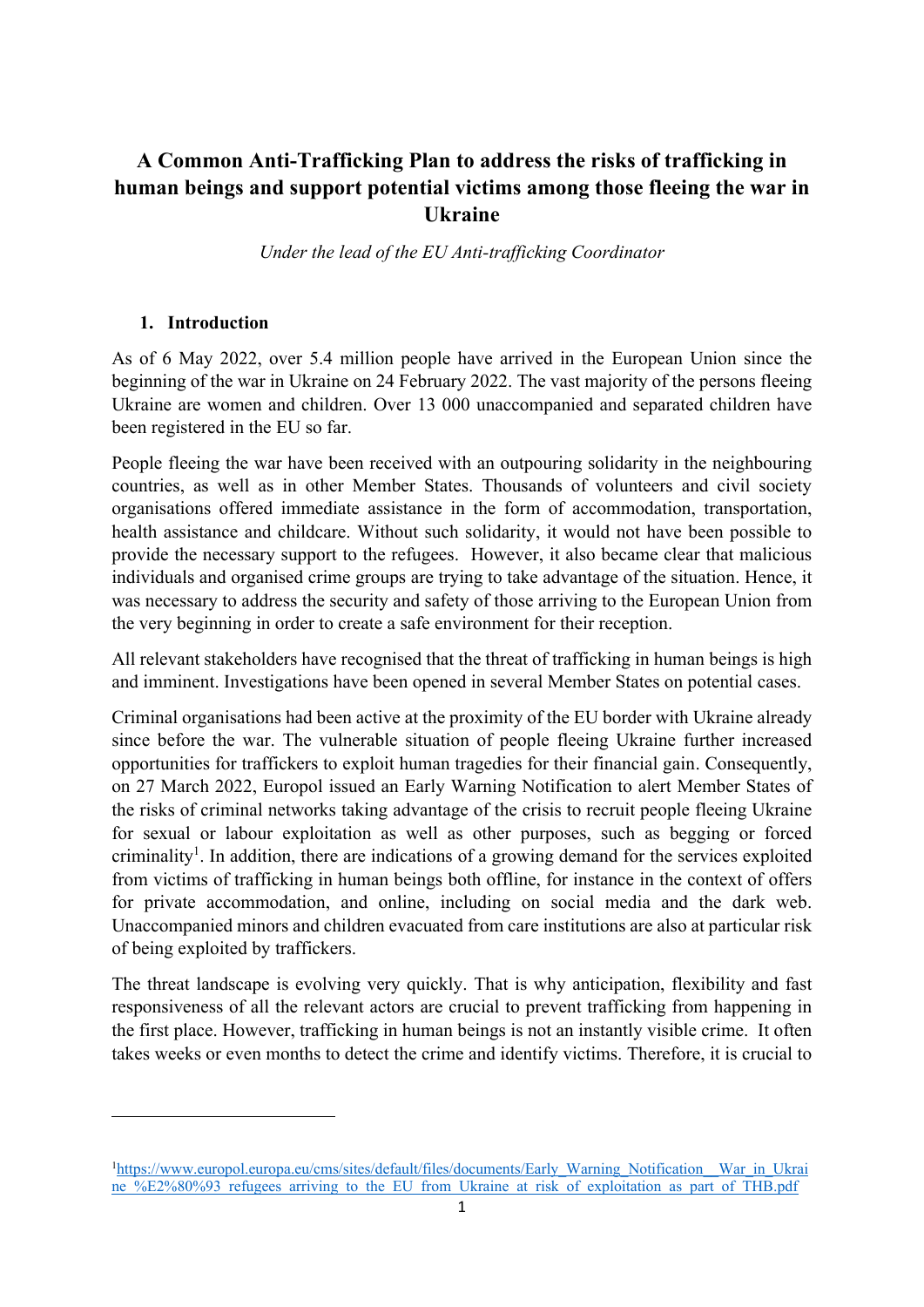put in place actions addressing the mid-and longer-term impact of the war on trafficking in human beings and victims' needs.

Since the first day of the war, the EU has been at the forefront of efforts to prevent and combat potential cases of trafficking in human beings. It has put forward numerous initiatives to reduce the vulnerability of people fleeing Ukraine and to prevent them from being exploited by traffickers. The opportunities for traffickers to offer assistance with illegal border crossing and transportation were hampered by the fact that Ukrainian nationals were not required to obtain a short-stay visa to enter the EU. Their journey was eased by the freedom of movement within the Schengen area. Moreover, third-country nationals were also allowed to enter under certain conditions. Facilitation of travel has provided a first and important step to protect people fleeing the war from all forms of exploitation.

On 4 March 2022, the Temporary Protection Directive was activated for the first time ever<sup>2</sup>. It grants temporary protection to Ukrainian nationals, and non-EU citizens permanently residing in Ukraine before the war, who fled the country after 24 February 2022, and allows Member States to extend this protection to other categories of persons. This includes the right of immediate access to the labour market, education, health and social care. On 18 March 2022, the European Commission presented operational guidelines<sup>3</sup> to assist Member States in applying the Directive. The guidelines explain the measures to prevent and combat trafficking in human beings and the procedures related to the identification, registration and referral of unaccompanied and separated minors to the child protection services. The European Commission set up the Solidarity Platform in order to support Member States in applying the Temporary Protection Directive and with a view to coordinating cooperation between Member States, Schengen Associated Countries, EU Agencies and International Organisations.

Since the beginning of Russia's military aggression against Ukraine, the European Commission has worked very closely with the European External Action Service, relevant EU Agencies and Member States under the framework of the Migration Preparedness and Crisis Blueprint Network in order to consolidate all relevant information to monitor and anticipate migration flows related to the Ukrainian crisis and to provide an up-to-date situational awareness picture.

On 23 March 2022, the European Commission adopted Communication on welcoming those fleeing the war in Ukraine: Readying Europe to meet the needs<sup>4</sup>, which addresses the specific vulnerability of women, children, elderly people and persons with disabilities to the risks of trafficking in human beings when arriving in the EU.

<sup>2</sup> Council Implementing Decision (EU) 2022/382 of 4 March 2022 establishing the existence of a mass influx of displaced persons from Ukraine within the meaning of Article 5 of Directive 2001/55/EC, and having the effect of introducing temporary protection, OJ L 71, 4.3.2022.

<sup>&</sup>lt;sup>3</sup> Communication from the Commission on Operational guidelines for the implementation of Council implementing Decision 2022/382 establishing the existence of a mass influx of displaced persons from Ukraine within the meaning of Article 5 of Directive 2001/55/EC, and having the effect of introducing temporary protection 2022/C 126 I/01, OJ C 126I, 21.3.2022, available at: [https://eur-lex.europa.eu/legal](https://eur-lex.europa.eu/legal-content/EN/TXT/?uri=CELEX%3A52022XC0321%2803%29&qid=1647940863274)[content/EN/TXT/?uri=CELEX%3A52022XC0321%2803%29&qid=1647940863274](https://eur-lex.europa.eu/legal-content/EN/TXT/?uri=CELEX%3A52022XC0321%2803%29&qid=1647940863274)

 $\frac{4}{4}$  Communication from the Commission to the European Parliament, the European Council, the Council, the European Economic and Social Committee and the Committee of the Regions on Welcoming those fleeing war in Ukraine: Readying Europe to meet the needs, COM/2022/131 final, available at [https://ec.europa.eu/info/sites/default/files/communication\\_welcoming\\_those\\_fleeing\\_war\\_in\\_ukraine.pdf](https://ec.europa.eu/info/sites/default/files/communication_welcoming_those_fleeing_war_in_ukraine.pdf)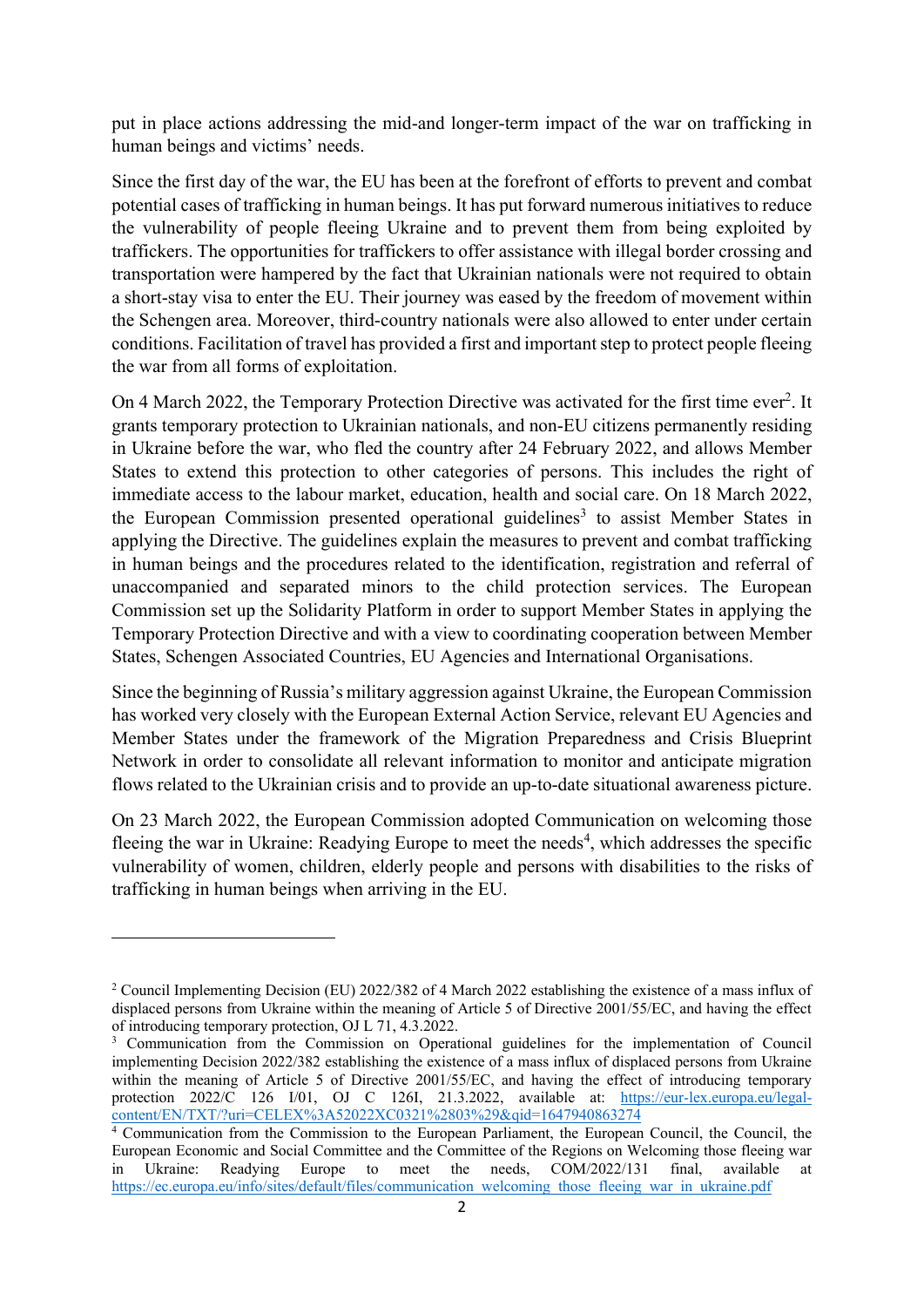In its conclusions<sup>5</sup> of 24-25 March, the European Council underlined that particular attention should be paid to the needs of the most vulnerable and measures to prevent and detect human trafficking.

# **2. The EU anti-trafficking framework**

The EU has a robust legal and policy framework to address trafficking in human beings. The EU Anti-trafficking Directive (Directive  $2011/36$ /EU)<sup>6</sup> and the national legislation transposing it in the legal systems of Member States are applicable to the situation of persons fleeing Ukraine. The national legislation transposing the EU Anti-trafficking Directive includes measures to reduce the risks of, and the demand for, all forms of exploitation related to trafficking in human beings.

The EU Strategy on Combatting Trafficking in Human Beings  $(2021-2025)^7$ , presented by the European Commission on 14 April 2021, provides for a comprehensive response to combatting the crime, from prevention through protection of victims to prosecution and conviction of traffickers. The Strategy focuses on four areas of actions: (i) reducing the demand that fosters trafficking in human beings, (ii) breaking the criminal business model to halt victims' exploitation, (iii) protecting, supporting and empowering the victims, especially women and children, and (iv) the international dimension, which aims to advance international cooperation in relation to the three other strands mentioned above. With its concrete and comprehensive approach, the Strategy provides for a solid ground to address the specific challenges emerging from the war in Ukraine.

The EU Anti-Trafficking Coordinator works closely with the EU Network of National Rapporteurs and Equivalent Mechanisms, representatives of Ukraine and Moldova, the EU Civil Society Platform against trafficking in human beings (which includes civil society organisations from the EU Member States and Ukraine), as well as with the Justice and Home Affairs Agencies<sup>8</sup> and the European Labour Authority to exchange information and discuss the emerging challenges and actions needed to prevent and combat trafficking in human beings and to protect victims. This cooperation will continue, including in the context of the extraordinary meetings of the different networks.

# **3. A common Anti-Trafficking Plan to prevent human trafficking and help victims among those fleeing the war from Ukraine**

One of the points of the 10-Point Plan for stronger European coordination on welcoming people fleeing the war from Ukraine<sup>9</sup>, presented at the Justice and Home Affairs Council on 28 March

<sup>5</sup> European Council meeting (24 and 25 March 2022) – Conclusions, <https://data.consilium.europa.eu/doc/document/ST-1-2022-INIT/en/pdf>

 $\overline{6}$  Directive 2011/36/EU of the European Parliament and of the Council of 5 April 2011 on preventing and combating trafficking in human beings and protecting its victims, and replacing Council Framework Decision 2002/629/JHA, OJ L 101, 15.4.2011.

<sup>7</sup> COM/2021/171 final.

<sup>8</sup> [Intensifying a coordinated response \(europa.eu\)](https://ec.europa.eu/home-affairs/policies/internal-security/organised-crime-and-human-trafficking/together-against-trafficking-human-beings/intensifying-coordinated-response_en#coordination-network-of-the-eu-agencies-contact-points)

<sup>9</sup> Commission's [10-Point Plan For stronger European coordination on welcoming people fleeing the war from](https://ec.europa.eu/home-affairs/10-point-plan-stronger-european-coordination-welcoming-people-fleeing-war-ukraine_en)  [Ukraine](https://ec.europa.eu/home-affairs/10-point-plan-stronger-european-coordination-welcoming-people-fleeing-war-ukraine_en)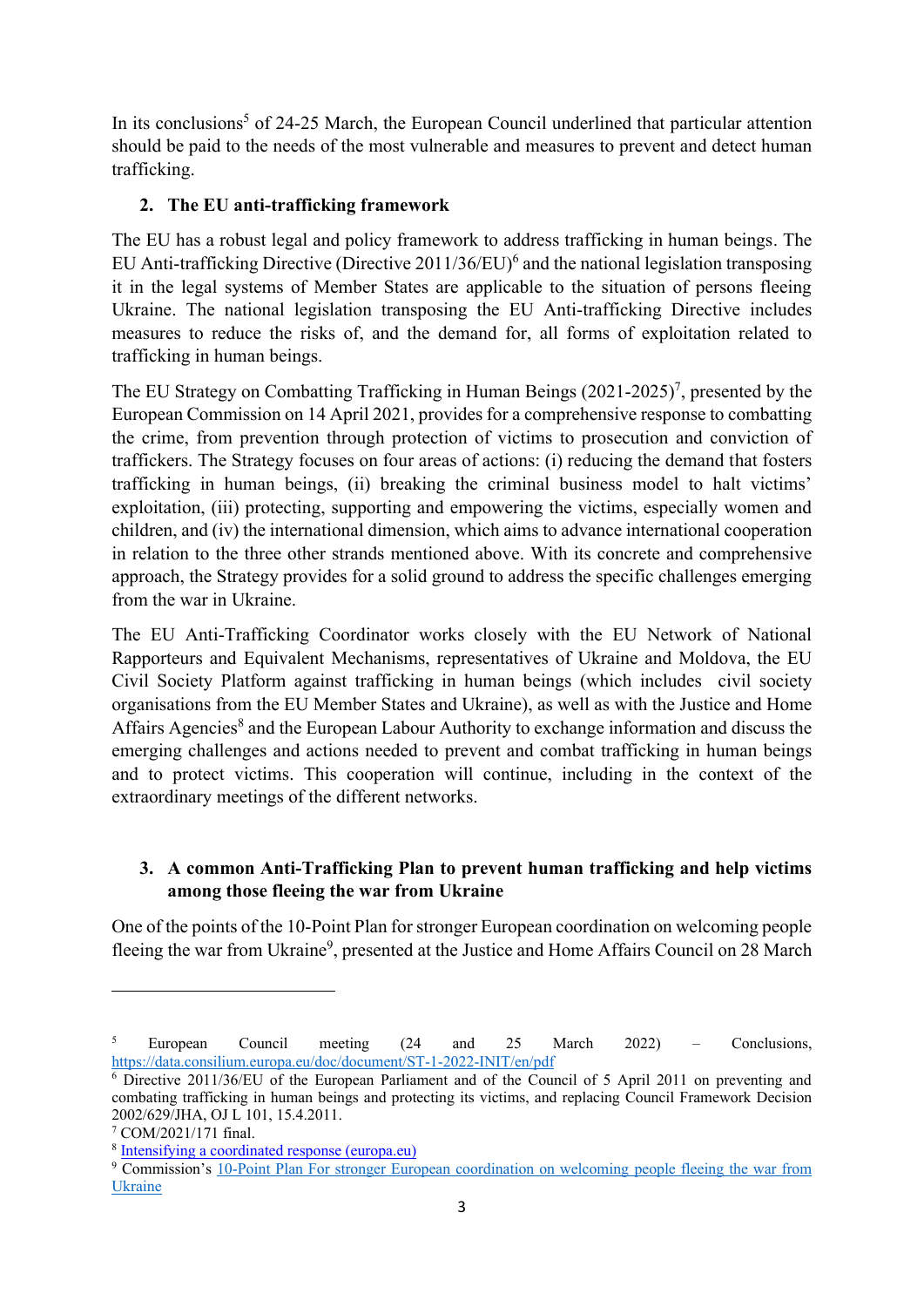2022, is the development of **a Common Anti-Trafficking Plan on preventing human trafficking and helping victims. Point 6** of the Plan envisages that the Solidarity Platform, under the lead of the EU Anti-Trafficking Coordinator, will work with Member States and EU Agencies, including the European Labour Authority, to develop a shared anti-trafficking plan to address the risks of trafficking and support potential victims. The plan will be based on the EU Strategy on Combatting Trafficking in Human Beings (2021-2025) and will address the specific challenges emerging from the Ukrainian war, for example providing information to the arriving people, setting up dedicated helplines, providing training to frontline officers to identify victims, coordinated labour inspections in high risk sectors and enhanced monitoring offline and online risks with the support of Europol.

Moreover, according to **Point 5** of the 10-Point Plan concerning **Common solutions to protect children on the move at every point from war zone to safe home**, the European Commission, in cooperation with the EU Asylum Agency, will develop standard operating procedures and uniform guidance for the reception and support of children, paying particular attention to the needs of children with disabilities, unaccompanied minors and separated children, including the swift identification and registration in Member States of arrivals and destination, accommodation, transfers and prevention of trafficking.

The implementation of the **other points of the 10-Points Plan is also relevant** in the context of addressing trafficking in human beings, for example as regard the registration, transport and information hubs, reception, care and accommodation, contingency plans to address medium to long-term needs, internal security implications of the war in Ukraine, as well as adequate resources and funding. In particular, the organisation of transport and information hubs and the "Safe Home" initiative will help creating a secure environment for people fleeing from the war allowing them to liaise only with trusted individuals and entities. This will also substantially contribute to reducing the risks of human trafficking.

Moreover, given the fact that the majority of persons fleeing Ukraine are women and children, a **gender and child rights based approach** will be taken into account in the implementation of all the actions.

The Common Anti-Trafficking Plan is drawn up jointly by the European Commission, the European External Action Service, the relevant EU Agencies and Member States in the context of the Solidarity Platform. It builds, among others, on information obtained by the EU Anti-Trafficking Coordinator from the National Rapporteurs and Equivalent Mechanisms, the members of the EU Civil Society Platform and EU Agencies, International Organisations, as well as during her visits to Poland and Romania. It also reflects discussions with the competent authorities in Ukraine and Moldova. Most of the actions are already ongoing. The Plan is articulated along five main objectives and provides for a set of concrete actions and recommendations to be implemented by the relevant actors.

# **a. Strengthening awareness raising on the risks of trafficking in human beings and setting up helplines**

Strengthening awareness of the risks of human trafficking among the refugees, taking into account their specific vulnerabilities, is key to preventing people from falling victims of this crime. Member States and civil society organisations have already put in place awareness raising measures in relevant languages, which specifically target refugees from Ukraine. These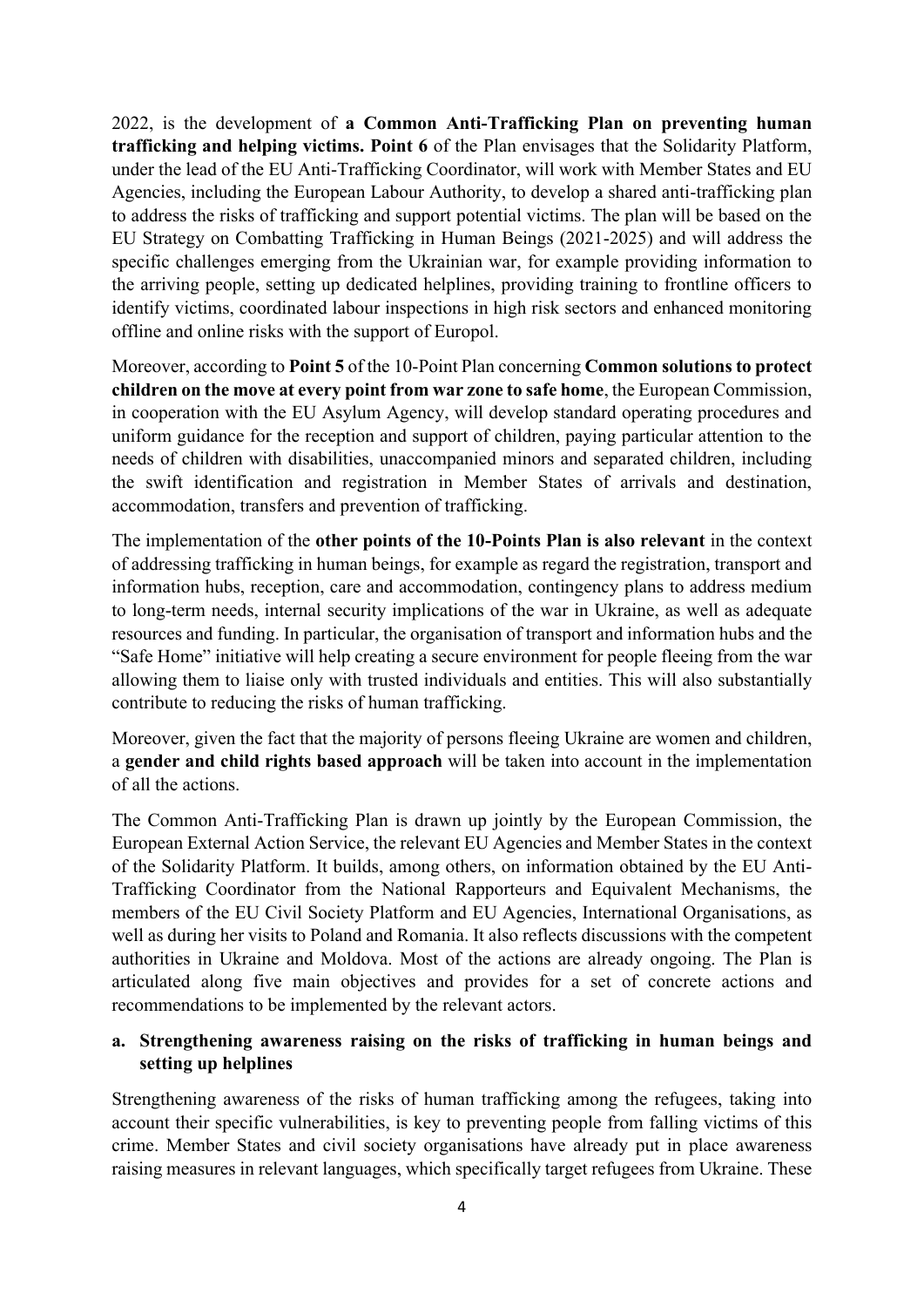include provision of relevant information through **emergency helplines and material, such as leaflets and posters**, distributed at border checkpoints, in railway and bus stations, public transport, shelters and reception facilities, registration centres and other places where people fleeing Ukraine are likely to be reached. In addition, such information should be brought to the attention of refugees in other transport hubs such as for example airports and ports, and in all reception 'hubs' in the Member States. Member States have also set up **webpages, apps** and **awareness raising campaigns** conducted through national media, e.g. radio, television or text messages as well as official channels in social media.

The European Commission launched a **dedicated website**<sup>10</sup> in several languages (English, Ukrainian and Russian) for people fleeing the war in Ukraine. The section 'Stay Safe when travelling in the EU', which is regularly updated, contains practical advice to refugees on how to avoid falling into the hands of traffickers. The European Commission will make sure that all information, including contacts of dedicated helplines and civil society organisations in the Member States, is up-to-date and easily accessible. This includes compiling a list of all the relevant helplines in a single webpage on the European Commission's website. The EU Agency for Asylum also produced leaflets with advice to refugees, both adults and children, on how to move safely and not fall into the hands of criminals. The information is available both in English and in Ukrainian<sup>11</sup>.

In addition, the EU Anti-Trafficking Coordinator facilitates the **exchange of information aimed at raising awareness** on the risks of trafficking between Member States and NGOs through the EU Network of National Rapporteurs and Equivalent Mechanisms and the EU Civil Society Platform against trafficking in human beings.

More efforts are needed to ensure that the **private sector** is aware of the risks of trafficking in human beings and contributes to awareness raising, especially in high-risk sectors, such as the agriculture, construction, hospitality, cleaning, care or domestic work, amongst others.

# **Actions for the European Commission and EU Agencies**:

- Compile, with the support of Member States, and publish online a **list of dedicated emergency anti-trafficking helplines** to help potential victims of trafficking in human beings *(in progress)*;
- Further develop and promote the dedicated webpage on the European Commission website addressing people fleeing Ukraine *(ongoing)*;
- Continue the **exchanges in the context of the EU Network of National Rapporteurs and Equivalent Mechanisms and EU Civil Society Platform** and enhance the use of the electronic Platform to share relevant information on awareness raising measures *(ongoing exchanges; enhanced use of the e-Platform by the end of June)*;

 $\frac{10}{10}$  Information for people fleeing the war [in Ukraine | European Commission \(europa.eu\)](https://ec.europa.eu/info/strategy/priorities-2019-2024/stronger-europe-world/eu-solidarity-ukraine/eu-assistance-ukraine/information-people-fleeing-war-ukraine_en)

<sup>11</sup> [https://www.euaa.europa.eu/euaa-response-war-ukraine-vidpovid-euaa-agentstvo-evropeyskogo-soyuzu-z](https://www.euaa.europa.eu/euaa-response-war-ukraine-vidpovid-euaa-agentstvo-evropeyskogo-soyuzu-z-pitan-pritulkuna-viynu-v)[pitan-pritulkuna-viynu-v](https://www.euaa.europa.eu/euaa-response-war-ukraine-vidpovid-euaa-agentstvo-evropeyskogo-soyuzu-z-pitan-pritulkuna-viynu-v)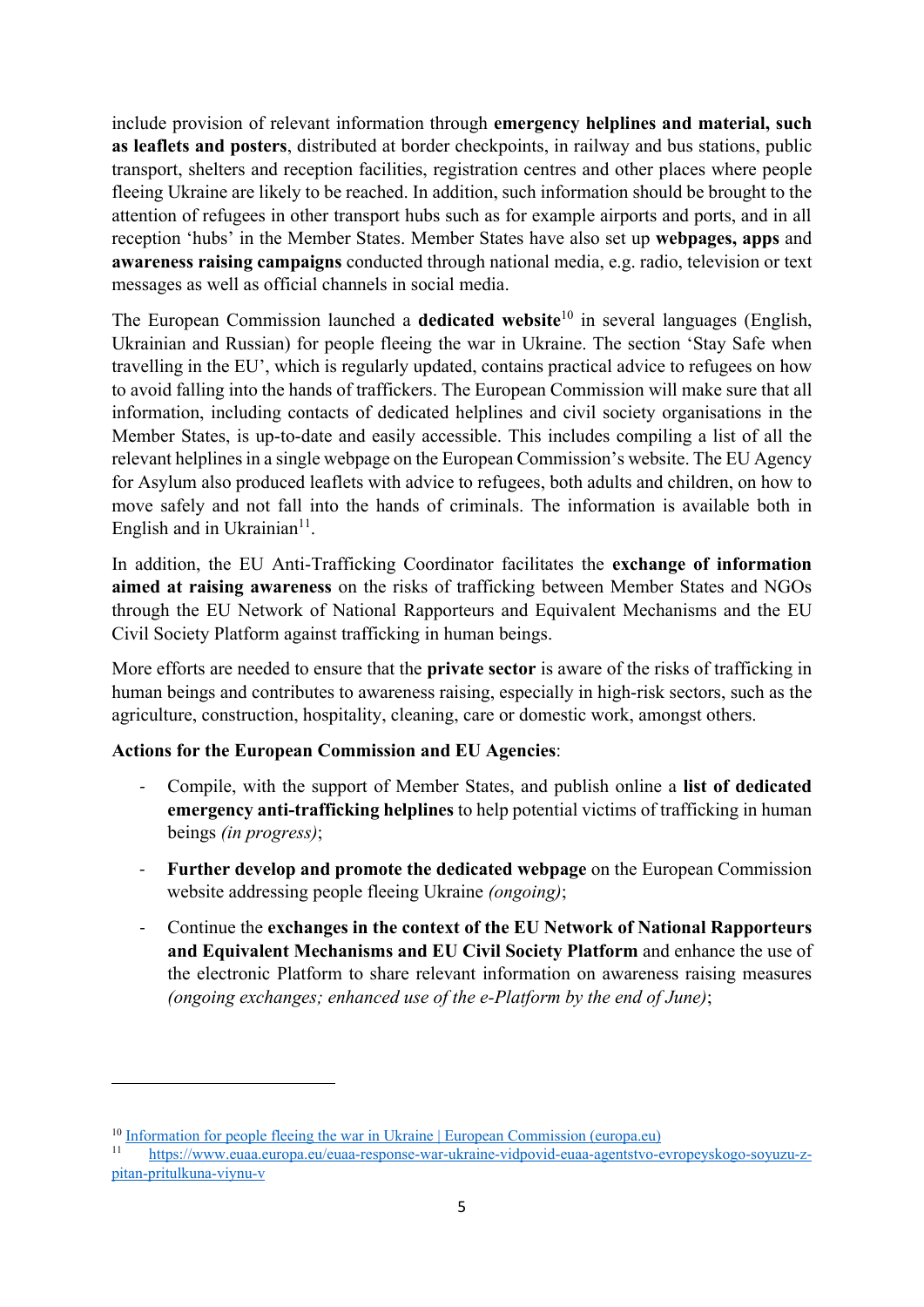- **Work with the private sector**, in cooperation with the relevant EU Agencies and International Organisations, to raise awareness on the risks and to prevent trafficking, in particular for labour exploitation *(ongoing)*.

### **Recommendations for the Member States**:

- **Provide continuous and centralised official information** on the risks of trafficking, including online, in languages that persons fleeing Ukraine are able to understand (such as Ukrainian, Russian or English) and, for the cases of unaccompanied and separated children, in a child-friendly and age-appropriate manner;
- **Disseminate the information broadly**, e.g. at border checkpoints, in railway and bus stations, public transports, airports and other transport 'hubs', shelters, reception facilities and registration centres, as well as via social media;
- **Set-up or improve the functioning of existing emergency anti-trafficking helplines or other emergency helplines** that can be contacted in multiple languages, including Ukrainian and Russian, 24/7 or improve the functioning of existing helplines so that potential victims of trafficking can be referred to appropriate services, which are gender-sensitive and child-specific;
- **Inform refugees working in high-risk sectors** for trafficking for labour exploitation about their labour rights under national and international law;
- **Develop awareness raising activities to target the demand** that fosters trafficking for all forms of exploitation;
- **Involve civil society organisations and the private secto**r in all relevant awareness raising measures.

# **b. Reinforcing prevention against trafficking in human beings**

In addition to awareness raising activities on the risks of human trafficking, it is important to put in place preventive measures to reduce the risks for people arriving to the EU of falling into the hands of traffickers. Such measures should be put in place from the moment of the arrival and throughout the stay in the EU.

It is crucial to ensure that organisations, **entities and individuals** (including volunteers) that intend to provide accommodation, transport and other types of assistance **are registered. Subsequent checks may be carried out** where possible and needed in order to make sure that no exploitation is taking place at a later stage. Increasing the presence of law enforcement authorities, civil society organisations and volunteers at border crossing points, public transport stations, registration centres, shelters and reception facilities, amongst others, as well as their capacity to detect and handle potential cases of trafficking also work as deterrents.

Furthermore, in some Member States, relevant authorities perform **security checks of the entities and individuals offering accommodation and check the suitability of the offered accommodation, when allowed under national law**. A security check may include the check of individuals in law enforcement databases or the requirement of a clean criminal record.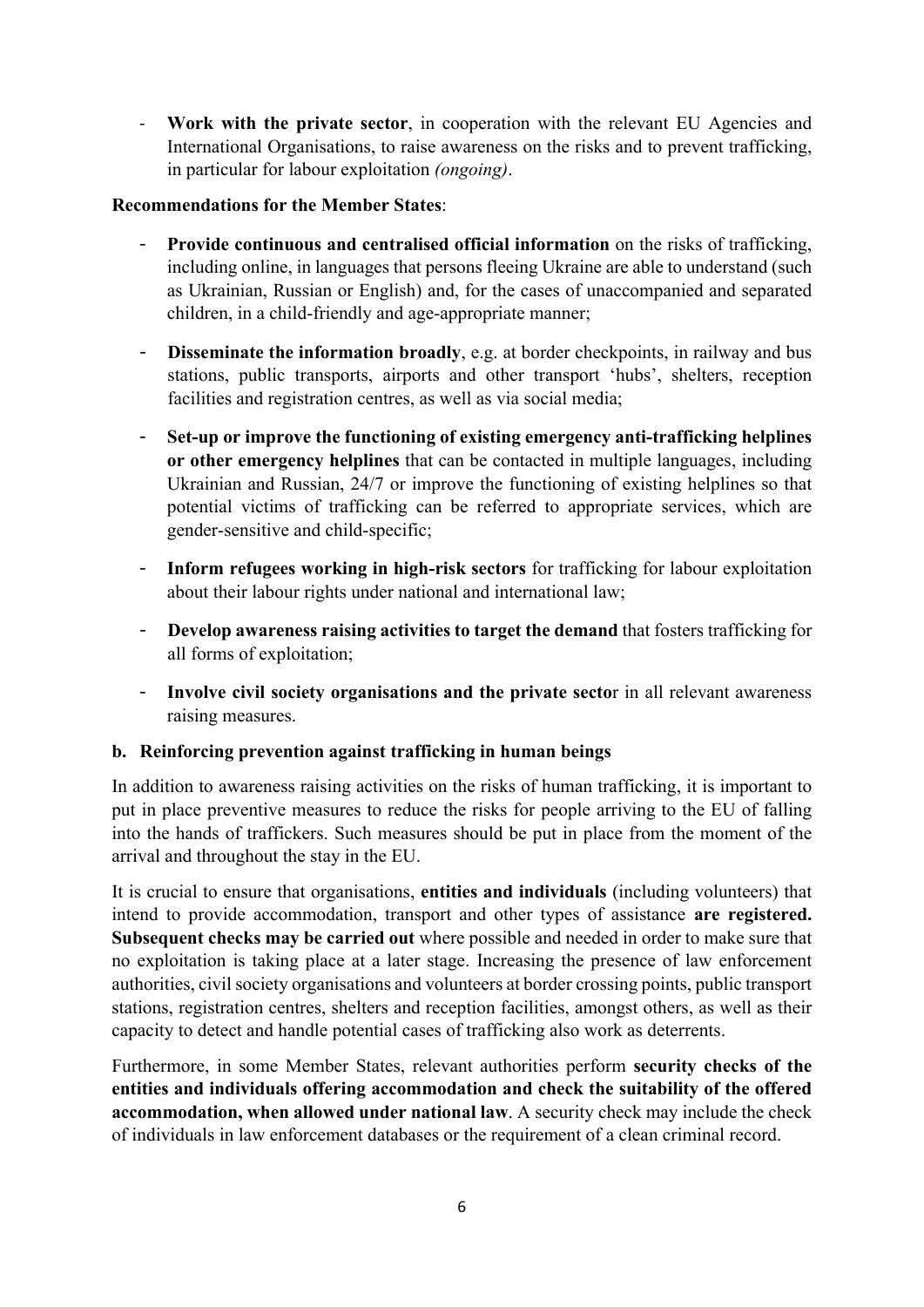Providing adequate **training** to staff working for helplines can enable them to detect signs of trafficking in human beings and to refer potential victims to appropriate services. Recruitment of Ukrainian and Russian-speaking staff would help in addressing language barriers and detecting possible situations of trafficking.

Moreover, **monitoring the growing demand online**, notably for sexual services, is crucial in order to prevent the online exploitation of the victims. The Europol Internet Referral Unit has started to monitor online platforms, including social media and online market places to check the developments of the demand for services exploited from victims of trafficking and conducts of potential traffickers. The European Commission will carry out a dialogue with relevant **internet platforms and technology companies** in order to discuss how they can help reducing the use of online platforms, including social media, for the recruitment and exploitation of victims, notably via online awareness raising campaigns and content monitoring.

The European Commission will also work with the Member States, in cooperation with the EU Agencies, to improve the capacity of **labour inspectorates** or comparable authorities to detect labour exploitation when carrying out inspections, in order to refer trafficking victims to the competent authorities.

**Children and unaccompanied minors** are at a particularly high risk. Registration at the first point of entry is key to ensure that the best interests of the child are respected at all stages. In the Temporary Protection Guidelines, the Commission recommends that Member States of first entry register unaccompanied and separated children, the adults travelling with them and the declared country of destination. Children should be traceable from the moment they leave Ukraine to the moment of arrival in their country of destination. In order to prevent the risks of traffickers targeting unaccompanied minors at the border, national laws and procedures for vetting and monitoring procedures for foster families and other hosts should be applied, in line with the best interests of the child. Member States should ensure that unaccompanied children are assigned a guardian, as required by Article 16 of the Temporary Protection Directive<sup>12</sup>. Member States are also encouraged to cooperate with international organisations with child protection expertise.

**Civil society organisations** should be closely involved throughout all the above-mentioned measures.

The **EU Agencies** have already provided considerable support to the Member States to prevent human trafficking. In addition to monitoring the situation on the ground and producing threat assessments, the EU Agencies have deployed staff in the frontline Member States and other Member States to support law enforcement authorities and border guards, including through cross-checking data, delivering training to detect potential cases of trafficking in human beings and developing awareness raising material. The EU Agency for Asylum supports national authorities in the application of the Temporary Protection Directive by providing information to the refugees. The EU Agency for Law Enforcement Training (CEPOL) has hosted a series of webinars to anticipate the impact of the Ukrainian conflict on the work of EU law

<sup>&</sup>lt;sup>12</sup> Article 16 of the EU Anti-trafficking Directive (Directive 2011/36/EU) provides for an obligation on Member States to take the necessary measures to ensure that, where appropriate, a guardian is appointed to unaccompanied child victims of trafficking in human beings.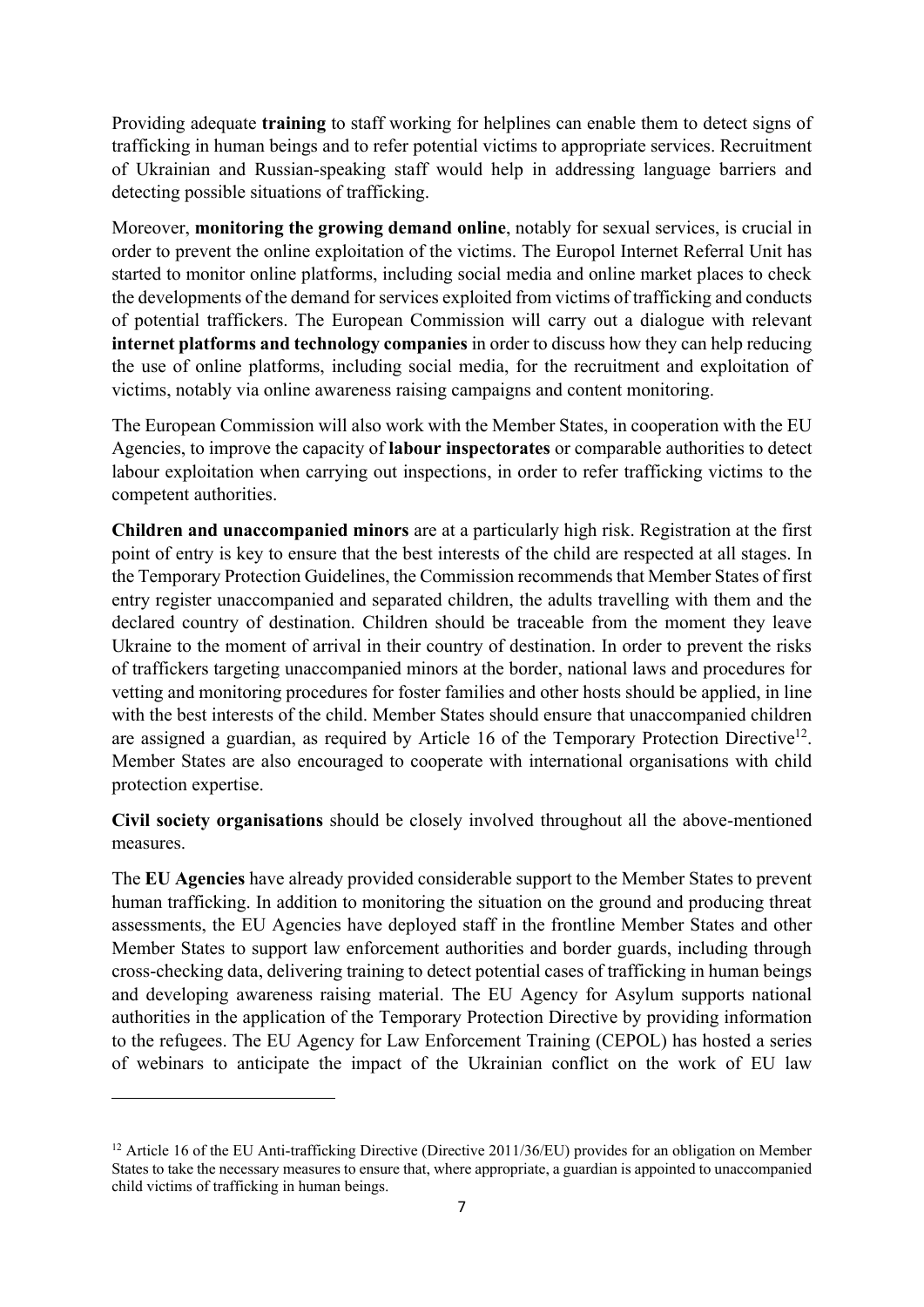enforcement officials. These webinars contributed to raising awareness on the challenges and risks generated by the current refugee crisis as well as to sharing good practices and relevant measures to prevent and address trafficking in human beings. Moreover, CEPOL is updating the materials of all training activities under its 2022 Trafficking in Human Beings portfolio to cover the latest changes in the area of human trafficking in the context of the Ukrainian crisis, with the involvement of the European Commission, Europol, Frontex, the EU Agency for Fundamental Rights and other EU Agencies and International Organisations.

### **Actions for the European Commission and EU Agencies:**

- **Monitor the situation** related to trafficking in human beings, in cooperation with Member States, the EU Agencies and International Organisations, which are on the ground *(ongoing)*;
- **Provision of information by Europol to Member States and the European Commission** based on collected intelligence about the threat assessment for the area of trafficking in human beings (e.g. suspicions, investigations and modus operandi) *(ongoing)*;
- **Training of frontline officers and other relevant practitioners** on trafficking in human beings **organised by the EU Agencies**, including by CEPOL, Europol, the EU Asylum Agency, the European Labour Authority and Frontex *(ongoing)*;
- **Development of indicators by Europol** about potential victims of human trafficking or on modi operandi, which are adapted to the context of the war in Ukraine *(by the end of May)*;
- **Collection by Europol of information regarding the exploitation of victims on online platforms and social networks and monitoring of these platforms** to identify potential activities related to trafficking in human beings *(ongoing)*;
- **Launch a dialogue with the digital industries** under the EU Internet Forum to encourage online platforms and social media to raise awareness on the risks of, prevent and detect trafficking in human beings *(before the end of May)*;
- **Support the exchange of information on risks, challenges and policy tools relevant for preventing undeclared work and labour exploitation** among displaced persons between labour inspectorates or comparable authorities, social partners and other authorities at the European Platform tackling undeclared work *(as of 19 May)*.

#### **Recommendations for the Member States:**

- **Register all individuals, entities and organisations**, which provide or intend to provide accommodation and transport;
- Subject to national law, **carry out security background checks** of entities and individuals offering transportation or accommodation or require a clean criminal record to carry out such activities;
- **Share the national list of established civil society organisations** amongst each other to avoid the infiltration of criminals;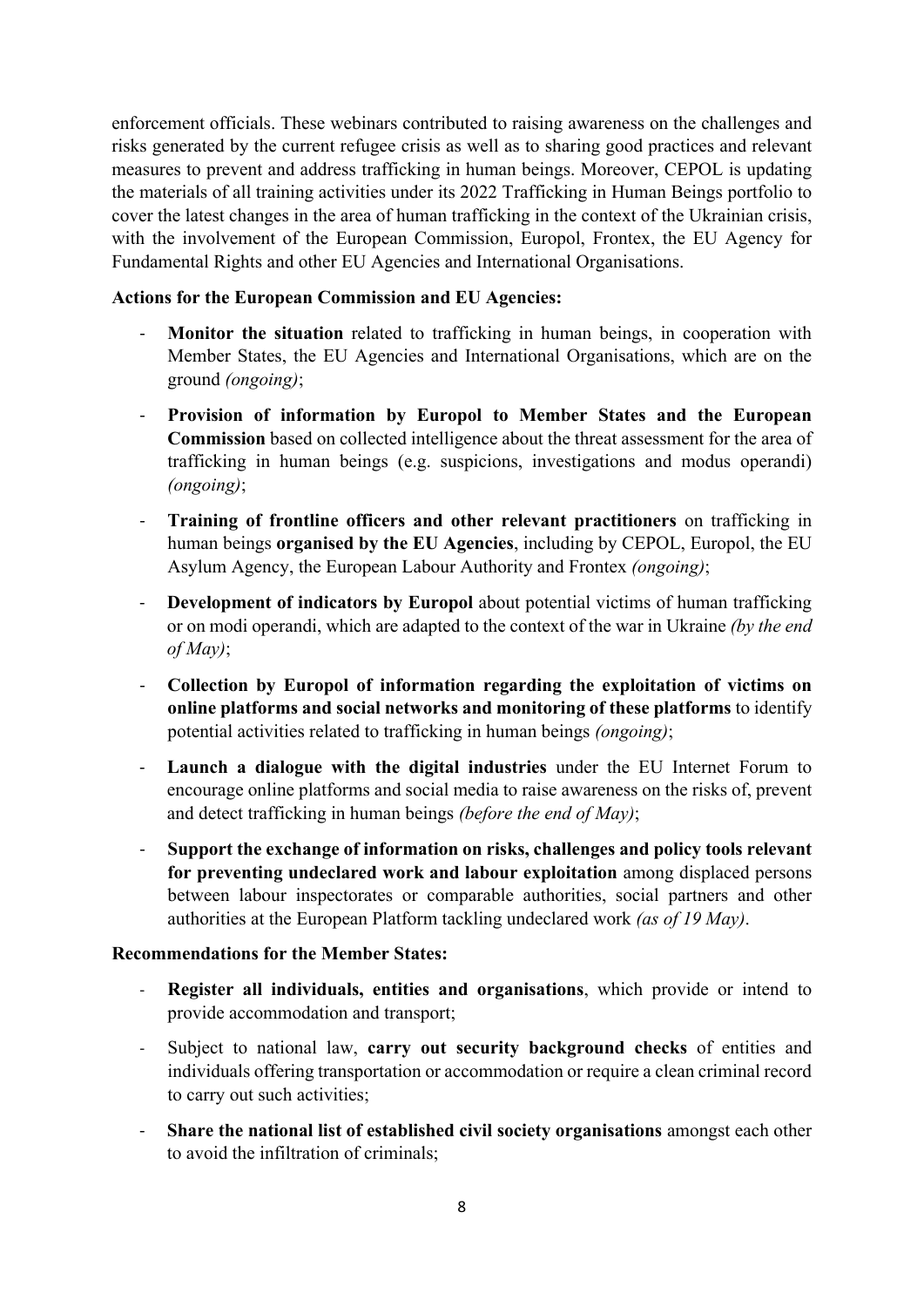- **Provide training to staff** working for helplines and in registration centres in order to be aware of the risks of trafficking in human beings, to improve their capability to detect potential victims of trafficking and to refer them to the appropriate protection, support and assistance services;
- **Strengthen the capacity of all relevant stakeholders** to identify and curb the demand for services exploited from victims of trafficking, including through web monitoring;
- **Develop prevention and awareness raising measures** targeting, and in cooperation with, **the private sector**, in particular employers in high risk sectors and online platforms;
- **Work with telecom operators to send text messages to people fleeing Ukraine** as soon as they arrive on the territory of a Member State to draw their attention to the risk of trafficking;
- **Register unaccompanied and separated children at first entry** into the EU, and ensure that their whereabouts are known until their arrival in the country of destination;
- **Register all children, and in particular unaccompanied and separated** children, in the country where they will take **residence**;
- **Refer unaccompanied and separated children to child protection authorities** in countries of destination, to initiate procedures for the placement in care and guardianship for the children as soon as possible;
- **Carry out checks and ensure proper vetting for all** adults working with the children, and in particular of future foster families;
- **Report on operational developments linked to trafficking in human beings via the Migration Preparedness and Crisis Blueprint Network** on the basis of the questions shared in the questionnaire.

#### **c. Enhancing the law enforcement and judicial response to trafficking in human beings**

**Point 9** of the 10-Point Plan highlights that the European Multidisciplinary Platform Against Criminal Threats (EMPACT) community and Europol will support Member States' cooperation and investigations, and sustain the sharing of relevant security information. The European Commission encourages the **EMPACT** community working in the framework of the operation action plan (OAP) to tackle trafficking in human beings, with the involvement of the Member States, the EU Agencies and other partners, to further strengthen actions in order to address trafficking in human beings in relation to people fleeing Ukraine.

**Europol** has deployed agents to the frontline countries to support law enforcement authorities and border guards in collecting and assessing information in order to enhance the detection of the crime of trafficking in human beings, crosschecking data with Europol database, and providing operational and strategic analysis accordingly. Europol has also set up a Temporary Trafficking in Human Beings Task Management Group with frontline Member States, Ukraine and Moldova, which aims to discuss the most recent information and issues in relation to the war in Ukraine. The Task Management Group is open to other Member States, such as countries of destination of potential victims of trafficking in human beings, and partners, if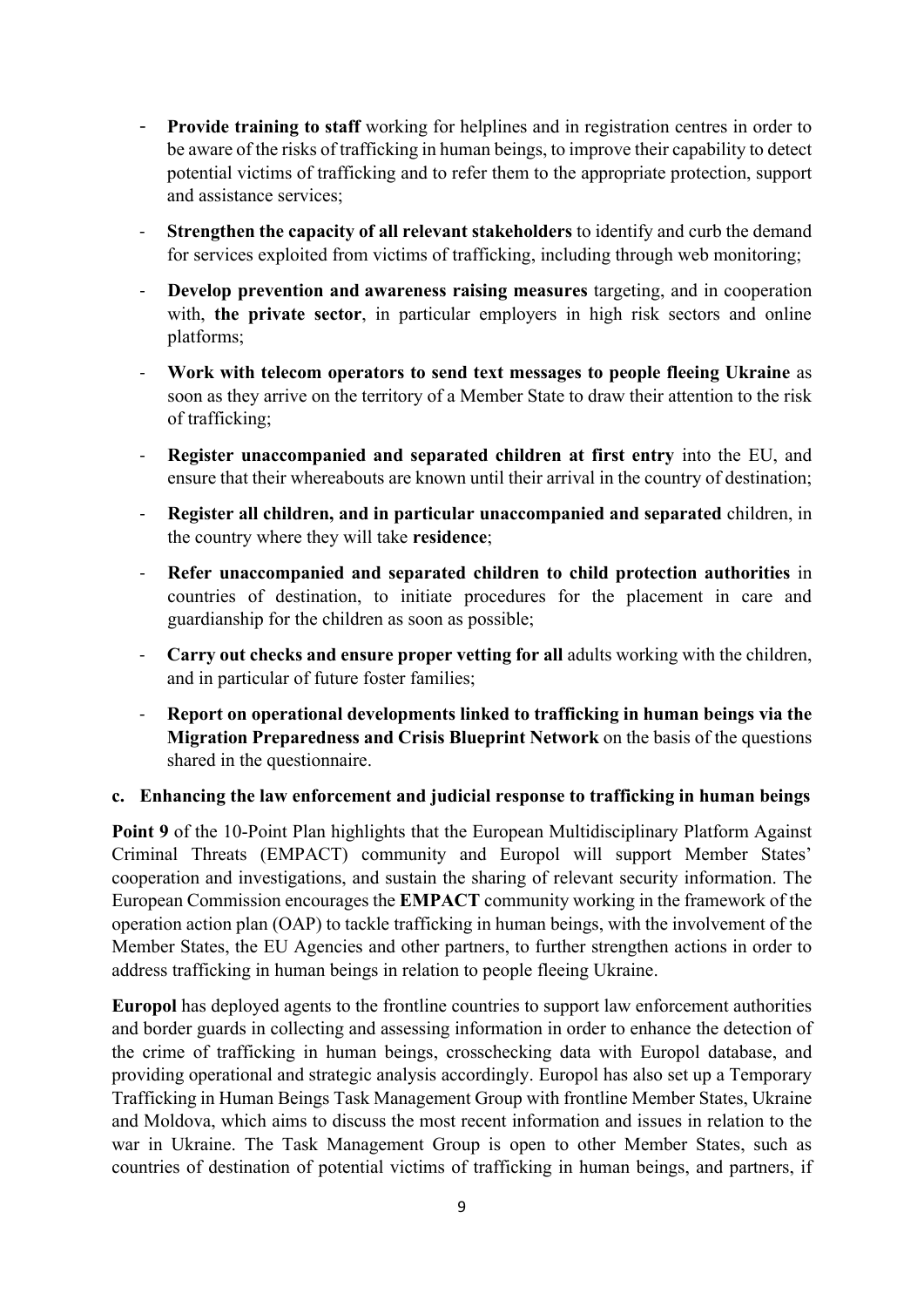relevant. Europol has also put in place a secured dedicated Virtual Command Post (VCP) channel for immediate exchange of any relevant operational information regarding suspicions of trafficking in human beings between Ukraine and frontline countries, as well as other Member States and operational partners.

Cooperation amongst the competent national authorities is essential to allow **early detection of possible cases** of trafficking in human beings. On 2 March 2022, the European Commission adopted a Communication of providing operational guidelines for external border management to facilitate border crossings at the EU-Ukraine borders $<sup>13</sup>$ . Border guards should fully use all</sup> relevant international and national databases including Schengen Information System (SIS), the Interpol notices and Europol's databases and systematically report missing children, potential victims of trafficking in human beings and suspects.

Law enforcement authorities should intensify their efforts to cooperate with **labour inspectors** or comparable authorities and/or social partners as well as with EU agencies, in particular Europol and, within its mandate, the European Labour Authority, to carry out concerted and joint inspections in high-risk sectors to identify victims and their exploiters.

**Eurojust** disseminated an Information Note to all Member States: (i) to raise awareness of their judicial authorities about the risk of trafficking in human beings related to the war in Ukraine and the measures taken so far by the Member States, the EU institutions and agencies and EMPACT Trafficking in Human Beings; (ii) to encourage the competent authorities to exchange information and open investigations on trafficking in human beings when suspicions of exploitation of Ukrainian refugees arise, in particular in respect to unaccompanied minors; and (iii) to offer the availability of Eurojust to assist such trafficking in human beings investigations at the earliest stage to enhance the exchange of information and speed up judicial cooperation, including with Ukraine.

Law enforcement and judicial authorities should cooperate as early as possible when an **investigation for trafficking in human beings is initiated**, in order to make sure that the information collected is admissible as evidence in court and that traffickers are brought to justice. Relevant information on cross-border cases should be shared in accordance with EU and national legislation through the EU law enforcement and judicial cooperation channels including Europol and Eurojust. When the new Schengen Information System becomes operational, Member States will be able not only to include more useful data in the alerts on missing persons, but also to enter alerts on vulnerable persons, including victims or persons at risk of becoming victims of trafficking in human beings, and to mark them accordingly.

# **Actions for the European Commission and EU Agencies**:

- **Strengthen the actions under the EMPACT – Operation action plan 'Trafficking in Human Beings'**, in cooperation with Member States and EU Agencies, especially Europol, and all relevant partners, including for web monitoring and the involvement of the civil society *(ongoing)*;

<sup>&</sup>lt;sup>13</sup> Commission Communication providing operational guidelines for external border management to facilitate border crossings at the EU-Ukraine borders 2022/C 104 I/01, OJ C 104I, 4.3.2022, available at: [https://eur](https://eur-lex.europa.eu/legal-content/EN/TXT/?uri=OJ%3AJOC_2022_104_I_0001)[lex.europa.eu/legal-content/EN/TXT/?uri=OJ%3AJOC\\_2022\\_104\\_I\\_0001](https://eur-lex.europa.eu/legal-content/EN/TXT/?uri=OJ%3AJOC_2022_104_I_0001)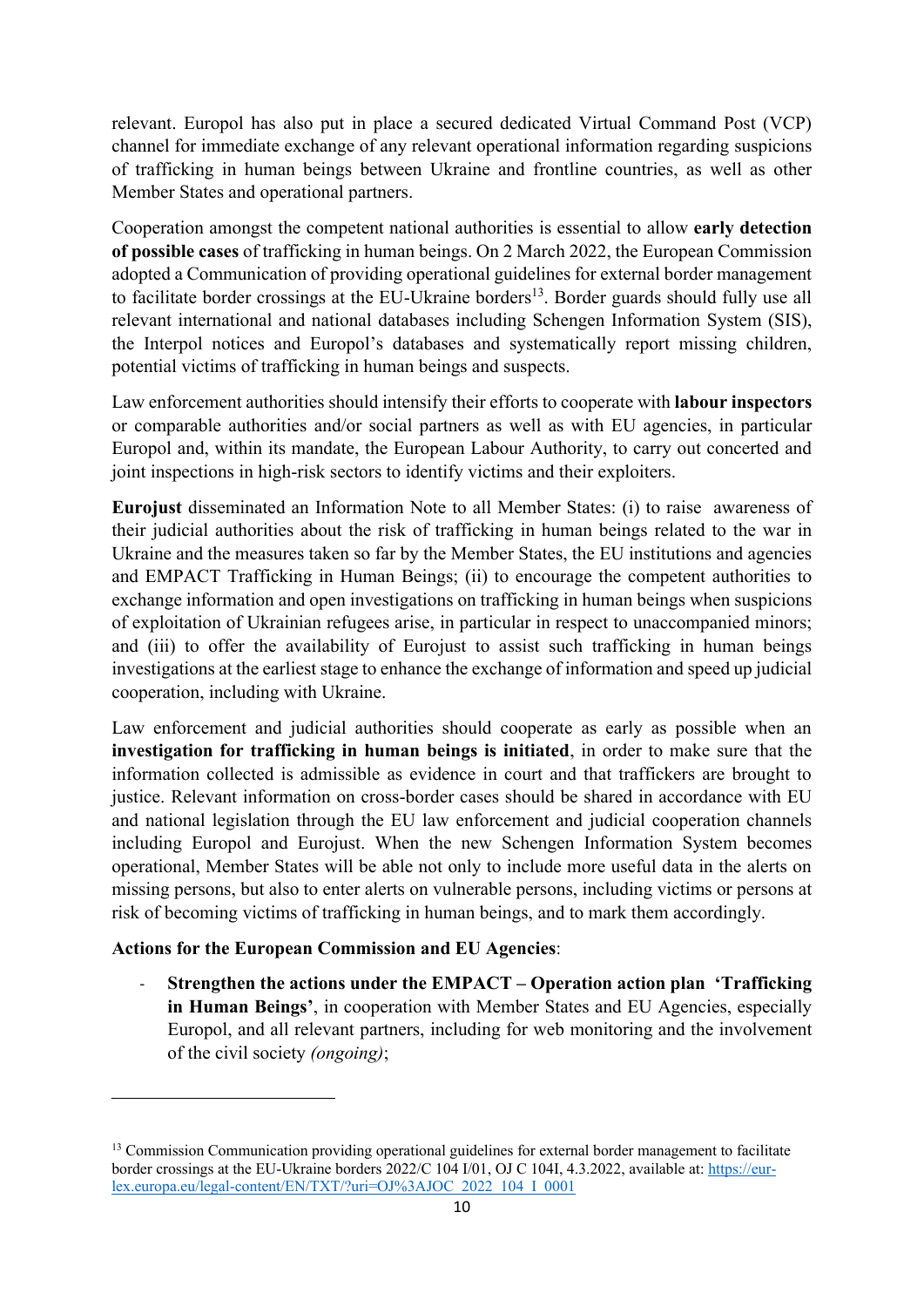- **Enhance cooperation with the EU Agencies**, in particular Europol and, within their mandate with the European Labour Authority, and the EU Fundamental Rights Agency, and encourage a multi-disciplinary, multi-agency approach of enforcement actions enabling the efficient detection, reporting and fight against trafficking in human beings for all forms of exploitation *(ongoing)*;
- **Enhance cooperation between Europol and law enforcement authorities and the non-governmental organisations** to strengthen information sharing with a view to identify trafficking in human beings cases and for the protection of potential victims *(ongoing)*.

# **Recommendations for the Member States:**

- **Make full use of existing instruments for operational cooperation,** such as in the framework of EMPACT, with the support of the EU Agencies, to address the risks of trafficking related to the war in Ukraine;
- **Report all suspicious cases and launched investigations to Europol** via SIENA to enhance the threat picture and risk analysis;
- **Make full use of the existent Schengen Information System (SIS), the Interpol notices and Europol's databases** and systematically report suspects of human trafficking, missing children and potential victims;
- **Systematically exchange data on investigations on human trafficking** related to the war in Ukraine with Europol and Eurojust;
- **Improve the capacity of labour inspectorates** or comparable authorities **and/or social partners and facilitate multi-agency cooperation** for detecting victims and reporting cases of trafficking in human beings in the context of labour inspections.

# **d. Improving the early identification, support and protection of victims of trafficking in human beings**

Data at EU level shows that trafficking in human beings is a form of gender-based violence. 75% of all victims in the EU and 92% of the victims trafficked for sexual exploitation, are women and girls<sup>14</sup>. As the vast majority of people fleeing Ukraine are women and children, a strong gender approach is needed in the assistance, support and protection of victims who may be identified in the context of the crisis, including in relation to measures taken in the framework of the fight against gender-based violence.

In addition to enabling law enforcement and prosecution authorities to better investigate and punish traffickers, the **early identification of victims** is crucial to promptly assist, support and protect victims of trafficking in human beings. Frontline officers, such as border guards, immigration and asylum authorities, police officers, labour inspectors or comparable

<sup>&</sup>lt;sup>14</sup> European Commission, [Third report on the progress made in the fight against trafficking in human beings](https://eur-lex.europa.eu/legal-content/EN/TXT/?uri=CELEX%3A52020DC0661&qid=1651138806414) (2020) and its accompanying [Staff Working Document,](https://eur-lex.europa.eu/legal-content/EN/TXT/?uri=CELEX%3A52020SC0226&qid=1651139171461) and Study on Data [collection on trafficking in human](https://op.europa.eu/en/publication-detail/-/publication/5b93c49f-12a0-11eb-9a54-01aa75ed71a1/language-en/format-PDF/source-256187999)  [beings in the European Union](https://op.europa.eu/en/publication-detail/-/publication/5b93c49f-12a0-11eb-9a54-01aa75ed71a1/language-en/format-PDF/source-256187999) (2020)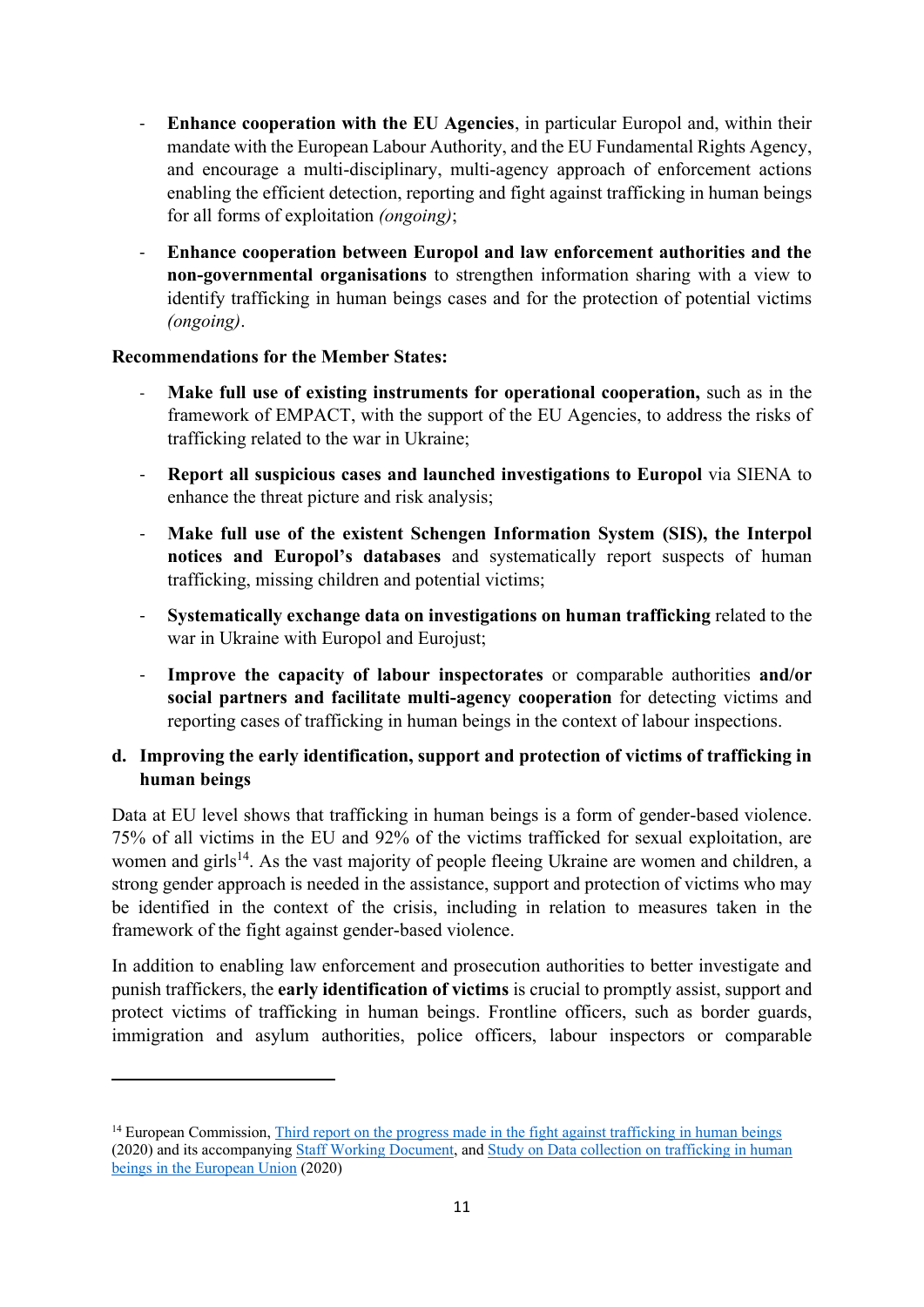authorities, child protection authorities, social workers, healthcare and education sectors, inspector services and civil society organisations are crucial in this respect.

In line with the Anti-trafficking Directive, Member States have put in place **mechanisms aimed at identifying potential victims** at an early stage and directing them to protection, assistance and support services. Member States should ensure that their National Referral Mechanism or other mechanisms are fully operational. Cooperation between the asylum, border, law enforcement and judicial authorities should be ensured both internally and with other Member States, as well as with Ukraine and Moldova, including in the context of existing transnational referral mechanisms<sup>15</sup>. The EU Agency for Asylum is developing a Vulnerability Package, including a tool for identification of persons with special needs (ISPN), a Special Needs and Vulnerability Assessment (SNVA) tool and a Referral Toolkit, which aims at providing support to relevant national authorities with the referral of vulnerable people in need of international protection.

If concrete cases of trafficking in human beings are detected, the victims should be granted the **assistance, support and protection measures** set forth in the EU Anti-trafficking Directive as soon as the authorities have a reasonable-grounds indication for believing that the person may have been exploited. Assistance, support and protection must be provided unconditionally, regardless of their willingness to cooperate in criminal investigations, prosecutions or trials. This has to include at least standards of living capable of ensuring victims' subsistence through measures such as the provision of appropriate and safe accommodation and material assistance, as well as necessary medical treatment including psychological assistance, counselling and information, and translation and interpretation services where appropriate. In cases involving child victims, their best interests have to be a primary consideration and they should receive immediate access to assistance, support and protection. Member States shall also ensure durable solutions for unaccompanied minors based on their best interests.

National authorities are strongly encouraged to work with **civil society organisations** for the purpose of early identification of, assistance and support to victims.

The European Commission is currently evaluating the EU Anti-trafficking Directive. Based on the outcome of the evaluation, it will consider reviewing it. Possible lessons learned from the crisis related to the war in Ukraine will be taken into account in case of legislative amendments to the Directive<sup>16</sup>.

Addressing the **long-term needs** of possible victims of trafficking among people fleeing the war in Ukraine is essential. Following their identification and referral to assistance and support,

<sup>&</sup>lt;sup>15</sup> See the European Commission's [Study on Reviewing Member States' National and Transnatio](https://op.europa.eu/en/publication-detail/-/publication/d5542e9c-0e92-11eb-bc07-01aa75ed71a1/language-en/format-PDF/source-256067480)nal Referral [Mechanisms](https://op.europa.eu/en/publication-detail/-/publication/d5542e9c-0e92-11eb-bc07-01aa75ed71a1/language-en/format-PDF/source-256067480) (2020)

 $16$  The European Commission is also working on the revision of Directive 2012/29/EU of the European Parliament and of the Council of 25 October 2012 establishing minimum standards on the rights, support and protection of victims of crime, and replacing Council Framework Decision 2001/220/JHA, OJ L 315, 14.11.2012, which is the horizontal instrument, applicable to all victims of crime. The aim is to ensure that victims of crime can fully rely on their rights in the EU. In addition, on 8 March 2022, the European Commission adopted a proposal for a directive on combating violence against women and domestic violence, which sets out targeted measures regarding this group of victims of crime (COM/2022/105 final).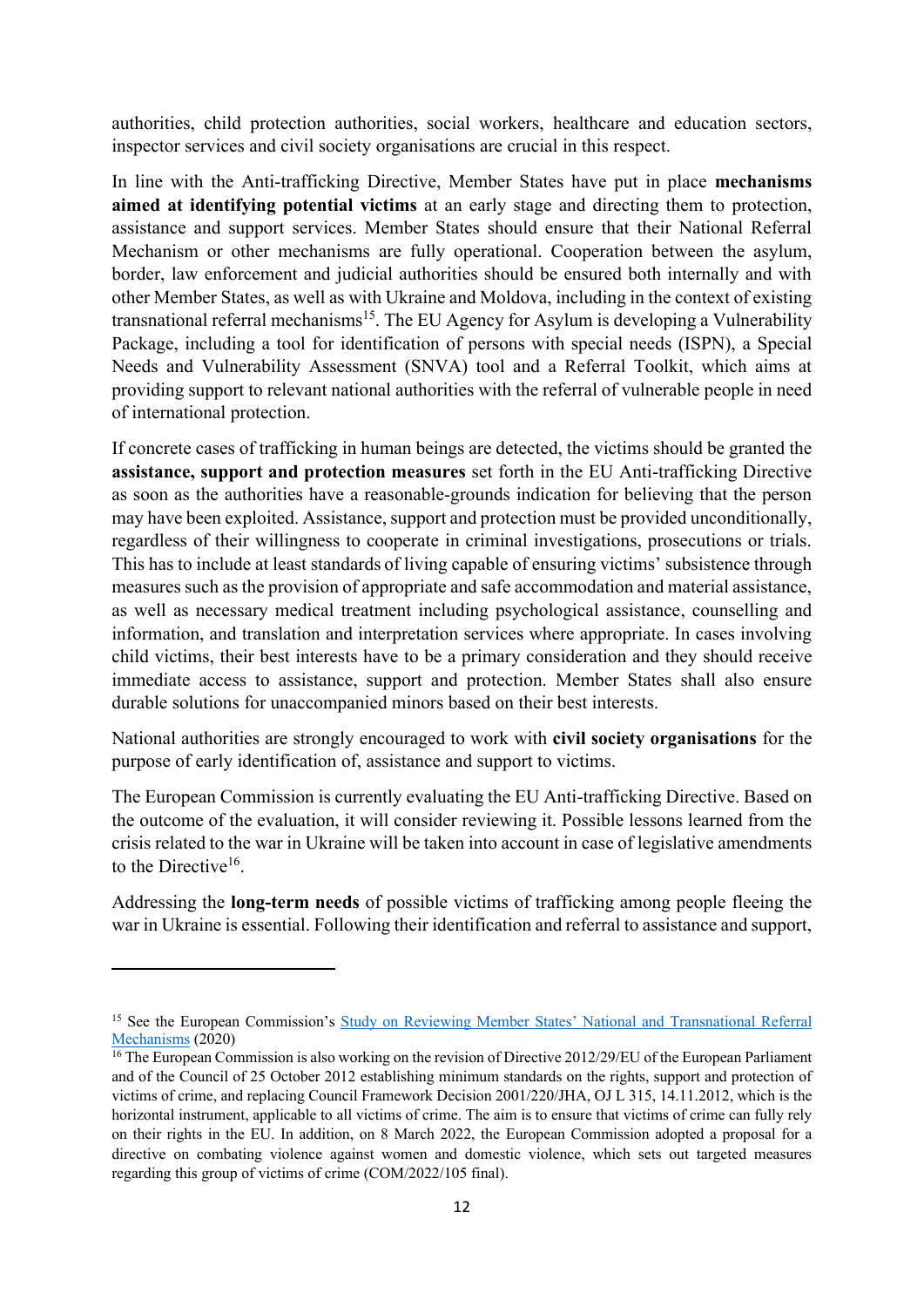victims of trafficking should be provided with opportunities to rebuild their lives and have access to re-integration and rehabilitation programmes. The European Commission will continue to facilitate and promote **programmes supporting victims in their recovery and reintegration** such as health, psychological or legal specialised services, and facilitating access to education and economic opportunities, including through the Asylum, Migration and Integration Fund and Internal Security Fund. The two calls published by the European Commission on 17 February on assistance, support and integration of third country national victims of trafficking in human beings<sup>17</sup> under the Asylum, Migration and Integration Fund and on actions against trafficking in human beings<sup>18</sup> under the Internal Security Fund could support some of the actions of the Common Anti-Trafficking Plan.

# **Actions for the European Commission and EU Agencies**:

- **Promote and provide gender-sensitive and child-rights based training and capacity building of relevant practitioners for the identification of victims of traffickin**g amongst refugees fleeing Ukraine, taking into account specific vulnerabilities, including through existing funding under the Internal Security Fund and Asylum, Migration and Integration Fund *(ongoing)*;
- **Update, with the support of the National Rapporteurs and Equivalent Mechanisms, the country pages on the Anti-trafficking website<sup>19</sup>** with the contact details of the relevant national authorities and civil society organisations, which can take part in transnational referral mechanisms *(by the end of June)*;
- **Continue to support Member States in the implementation of the Anti-trafficking Directive and monitor its implementation**, especially when it comes to the provisions on victims' rights *(ongoing)*.

# **Recommendations for the Member States:**

- **Ensure that appropriate mechanisms aimed at the early identification of victims and their referral to assistance and support**, including national referral mechanisms, are in place and fully operational;
- **Provide gender-sensitive training of all frontline practitioners** likely to come into contact with victims of trafficking in human beings, also taking into account the specific needs of children;
- **Provide relevant information on available services** for victims or potential victims of trafficking, **as well as on their rights**, taking into account gender and age-specific needs;
- **Ensure programmes providing for the longer-term needs of the victims, including by supporting them in their recovery and re-integration** into the host Member States, in close cooperation with civil society organisations;

<sup>17</sup> [Funding & tenders \(europa.eu\)](https://ec.europa.eu/info/funding-tenders/opportunities/portal/screen/opportunities/topic-details/amif-2022-ag-call-thb;callCode=null;freeTextSearchKeyword=THB;matchWholeText=true;typeCodes=0,1,2,8;statusCodes=31094501,31094502,31094503;programmePeriod=null;programCcm2Id=null;programDivisionCode=null;focusAreaCode=null;destination=null;mission=null;geographicalZonesCode=null;programmeDivisionProspect=null;startDateLte=null;startDateGte=null;crossCuttingPriorityCode=null;cpvCode=null;performanceOfDelivery=null;sortQuery=sortStatus;orderBy=asc;onlyTenders=false;topicListKey=topicSearchTablePageState)

<sup>18</sup> [Funding & tenders \(europa.eu\)](https://ec.europa.eu/info/funding-tenders/opportunities/portal/screen/opportunities/topic-details/isf-2022-tf1-ag-thb;callCode=null;freeTextSearchKeyword=THB;matchWholeText=true;typeCodes=1,0;statusCodes=31094501,31094502,31094503;programmePeriod=null;programCcm2Id=null;programDivisionCode=null;focusAreaCode=null;destination=null;mission=null;geographicalZonesCode=null;programmeDivisionProspect=null;startDateLte=null;startDateGte=null;crossCuttingPriorityCode=null;cpvCode=null;performanceOfDelivery=null;sortQuery=sortStatus;orderBy=asc;onlyTenders=false;topicListKey=topicSearchTablePageState)

<sup>19</sup> [Together Against Trafficking in Human Beings \(europa.eu\)](https://ec.europa.eu/home-affairs/policies/internal-security/organised-crime-and-human-trafficking/together-against-trafficking-human-beings_en)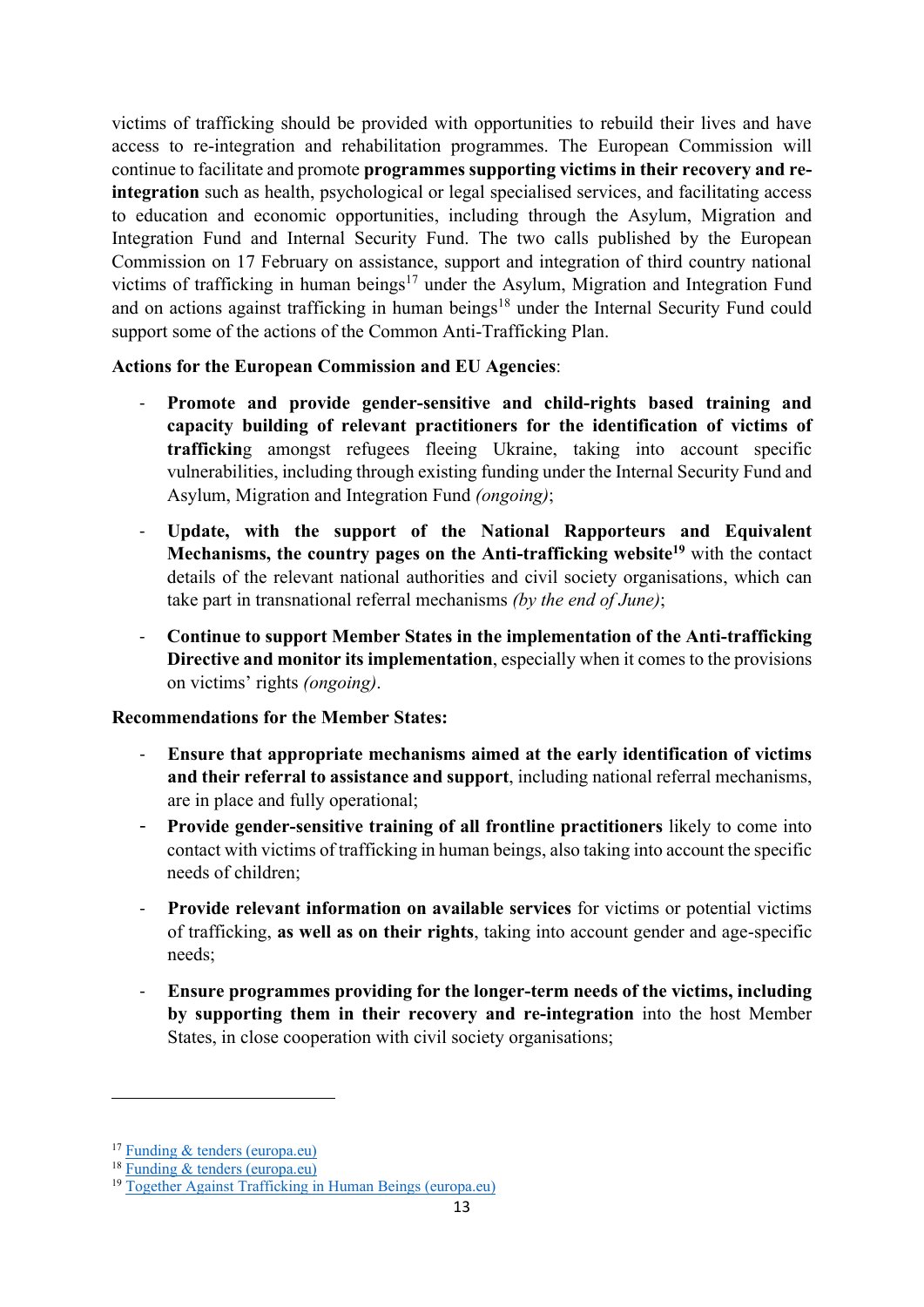- **Ensure internal and cross-border cooperation** among national agencies in charge of asylum and temporary protection procedures, border guards, law enforcement and judicial authorities.

# **e. Addressing the risks of trafficking in human beings in non-EU countries, especially Ukraine and Moldova**

Ukraine was already among the top five non-EU citizenships of victims of trafficking in human beings registered within the EU before the war, mainly for sexual and labour exploitation<sup>20</sup>. In 2021, the International Organisation for Migration in Ukraine identified and assisted over 1000 victims of trafficking.

**Eurojust** can assist with cross-border judicial cooperation at the EU level and with Ukrainian judicial authorities, whenever cases of trafficking in human beings related to the war in Ukraine are referred to the Agency. Eurojust and Ukraine signed a Cooperation Agreement in June 2016, with the first Ukrainian Liaison Prosecutor taking up her duties in August 2018.

**Frontex** has already started to reinforce Moldova's capacity by deploying specialised officers on prevention, detection and combatting trafficking in human beings under the Joint Operation in Moldova.

**Ukraine and Moldova should systematically exchange data on investigations on human trafficking** related to the war in Ukraine with Europol and Eurojust, and respective Common Security and Defence Policy (CSDP) missions.

The **EU Advisory Mission (EUAM) Ukraine** under the Common Security and Defence Policy produced awareness raising leaflets that have been provided to Ukrainian competent authorities and NGOs for distribution at border crossing points. In parallel, the mission facilitates the exchange of information between the responsible Ukrainian authorities and EU Agencies (Europol and Frontex), as well as Interpol and law enforcement authorities in the Member States in the area of combatting trafficking of human beings. This exchange aims at having a better understanding of the situation, thereby enabling EU agencies to coordinate activities and formulate tailored responses on the ground.

The **EU Border Assistance Mission (EUBAM)** to Ukraine and Moldova adapted its activities in response to the current flows at the borders between Moldova and Ukraine. Its mandate is not focused on, but includes and relates to trafficking in human beings, notably when it comes to assisting and helping vulnerable migrants in border crossing.

The European Commission and the European External Action Service will continue to cooperate with non-EU neighbouring countries, in particular Ukraine as a country of origin, and Moldova as a country of origin, transit and destination, including through respective EU Delegations and EU missions, as well as with International Organisations, such as the Organization for Security and Co-operation in Europe and UN agencies (e.g. the United Nations Office on Drugs and Crime, the International Organisation for Migration, UNHCR).

<sup>&</sup>lt;sup>20</sup> European Commission, [Third report on the progress made in the fight against trafficking in human beings](https://eur-lex.europa.eu/legal-content/EN/TXT/?uri=CELEX%3A52020DC0661&qid=1651138806414) (2020)